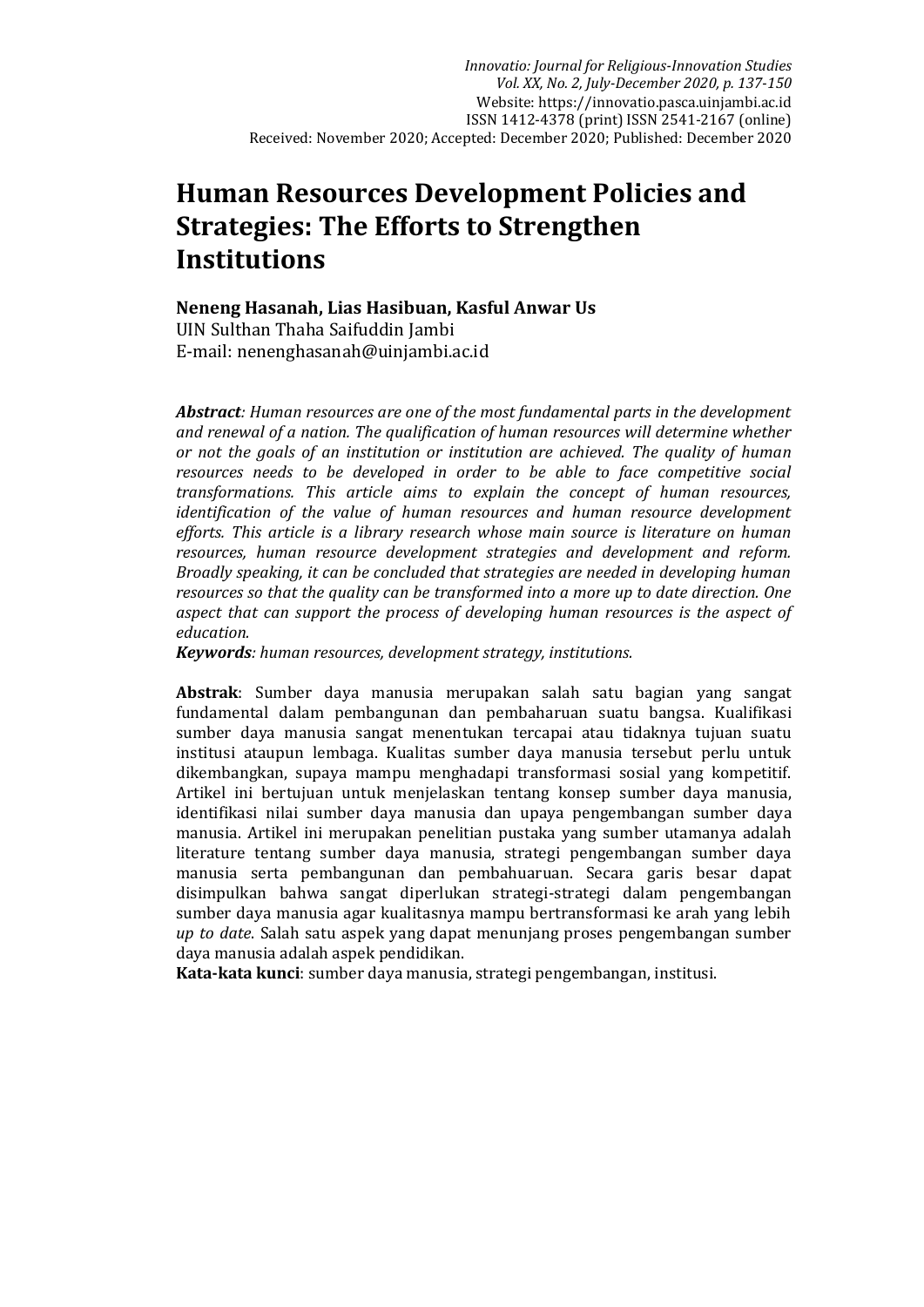# **I. Introduction**

Human Resources (HR) has a central position in realizing development performance, which places humans in their function as development resources. In this context price and human value are determined by the relevance of construction to the product process. Human quality is programmed in such a way to be in accordance with the demands of development or the demands of society<sup>1</sup>. The existence of the Indonesian nation in the midst of the current global era, will be influenced by the ability of Indonesian human resources, especially those characterized by the ability to master science and technology and the strengthening of faith and piety towards God Almighty.<sup>2</sup> This can be done through education as an alternative.

Education cannot be separated from the realities of life in the future, in which students navigate life. Therefore education must be designed for a better life in the future, as well as the inculcation of values that are able to equip life in the future, which comes from religion must also be given. This includes the quality and competitiveness of human resources, to the ideal society that is aspired to be in accordance with future demands based on Islamic values.<sup>3</sup> In the Islamic perspective, education has played an important role in the effort to produce reliable human beings who can answer the challenges of the times. Human Resource is a human investment movement, namely a long-term educational effort to create human resources.<sup>4</sup>

Islamic education has an important role in improving the quality of human resources. In accordance with its characteristics as religious education, ideally it functions in preparing high-quality human resources, both in mastery of science and technology as well as character, moral attitudes, and appreciation and practice of religious teachings. In short, the ideal Islamic education functions to foster and prepare students who are knowledgeable, technological, have high skills and have faith in doing good deeds. As stated by Azyumardi Azra, in the First International Conference on Islamic education in Mecca in 1977 formulated the following objectives of Islamic education, namely aiming to achieve a balanced human personality growth through training of the soul, intellect, rational human self, feelings and senses. Therefore, education must include human growth in all its aspects, such as spiritual, intellectual, imaginative, physical, scientific, language, both individually and collectively, and encourage all these aspects towards goodness and achieving perfection. The ultimate goal of Muslim education lies in the manifestation of complete submission to Allah both

<sup>1</sup> Prolog Abdurrahman Wahid, *Pesantren Masa Depan*, Bandung: Pustaka Hidayah, 2009, p. 1.

<sup>2</sup> Fuad Jabali, dkk, *IAIN, Modernisasi Islam di Indonesia*, Jakarta: Logos, 2008, p. 25.

<sup>3</sup> Azyumardi Azra, *Pendidikan Islam Tradisi dan Moderenisasi Menuju Melinium Baru*, Jakarta: PT. Logos Wacanal Ilmu, 2009, p. 56.

<sup>4</sup> Zuhri, *Pesantren dalam Pandangan Masyarakat*, Jakarta: Erlangga, 2010, p. 3.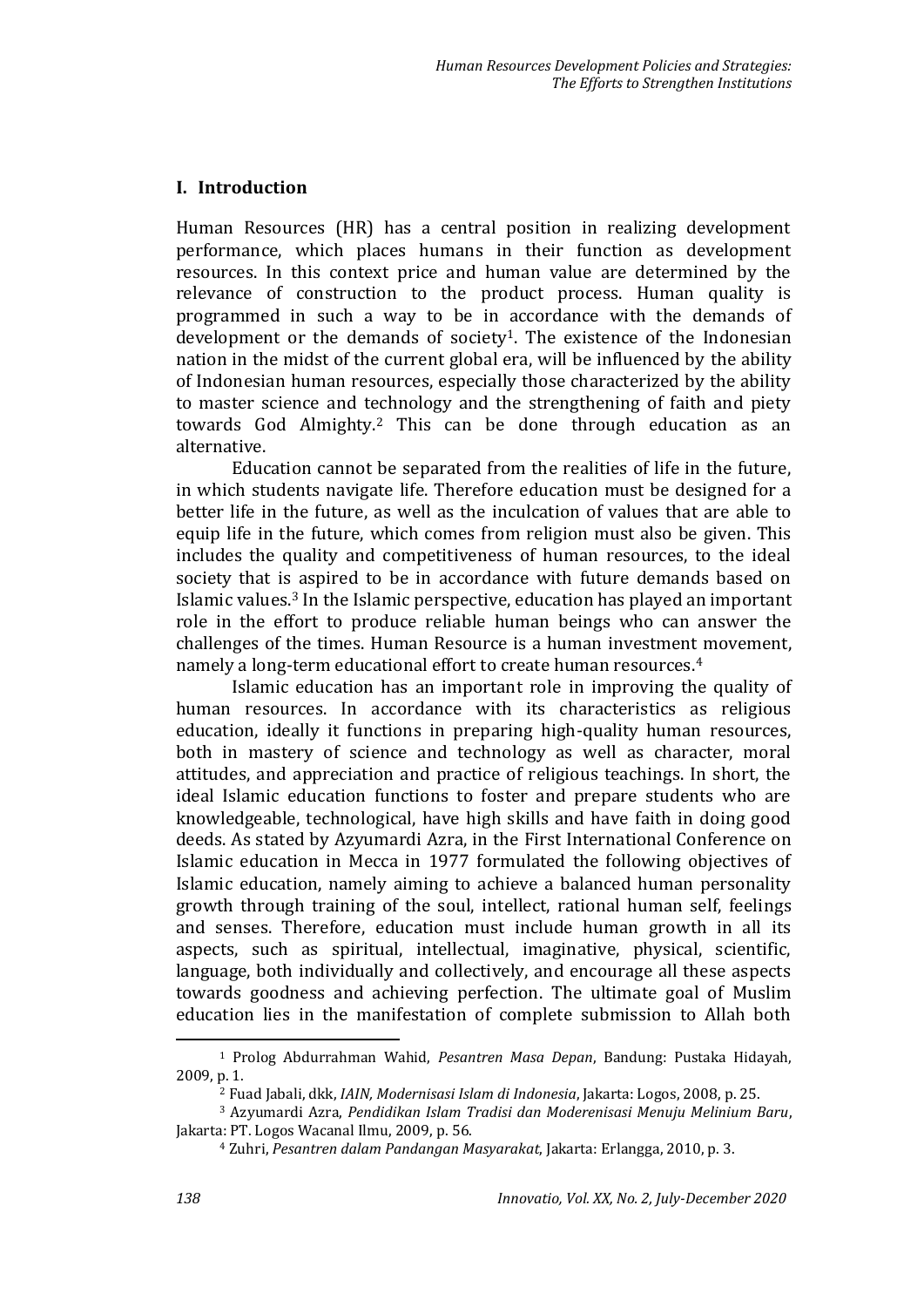individually, in the community and throughout humanity.<sup>5</sup> In the context of realizing its ideal function to improve the quality of human resources, the Islamic education system must always orient itself towards responding to the needs and challenges that arise in Indonesian society as a logical consequence of change because Indonesia can only survive in the midst of increasingly competitive international political battles with alternatives, preparation of high quality human resources.

Education is a person's effort to guide, direct and lead children both physically and spiritually towards adulthood. The improvement of the quality of education in the perspective of the Qur'an Allah SWT has made that the degree of knowledgeable people is very glorious in the sight of God, in the Qur'an surat Al-Mujaadilah verse 11 which means: "O you who believe when it is said to you: "Have space in the ceremony", then take a step, God will surely give you space. And when it is said: "stand up", then stand up, surely Allah will exalt those who believe among you and those who are given knowledge to some degree. And Allah is Aware of what you do. "O you who have believed, when you are told, "Space yourselves" in assemblies, then make space; Allah will make space for you. And when you are told, "Arise," then arise; Allah will raise those who have believed among you and those who were given knowledge, by degrees. And Allah is Acquainted with what you do. (Q.S. Al-Mujaadilah; 11) "

Improving the quality of human resources is carried out in accordance with the objectives and mission of the Prophet SAW, that to educate people and lead them in the path of Allah SWT. The Prophet taught people to uphold a just, healthy, harmonious, prosperous society, materially and spiritually. Prophet Muhammad SAW was sent to develop the quality of human life to purify their morals and equip them with provisions to face the world and the hereafter.<sup>6</sup>

The Indonesian nation, which is known as a society with a religious spirit, is certainly not surprising if it has a lot of religious cultural heritage which has been preserved from ancient times until now and humans as a resource were originally defined as labor and humans only seen physically. With his physical abilities, humans try to take advantage of the material available in their environment to meet their daily needs. The large or the minimum number of the population and elements related to the number within a certain limit are potential in the development sector. With a large population, it is the human resources to carry out development7.

A nation that is developing through national development which seeks to increase its results in all areas of life. National development will be more meaningful as long as it is capable of realizing the essential goals of culture. Human resources as development support is the productive behavior of

<sup>5</sup> Azyumardi Azra, Loc. Cit., p. 56.

<sup>6</sup> Azyumardi Azra, Op. Cit., p. 56.

<sup>7</sup> Hariandja, Marihot Tua Efendi, *Manajemen Sumber Daya Manusia*, Jakarta: Grasindo, 2002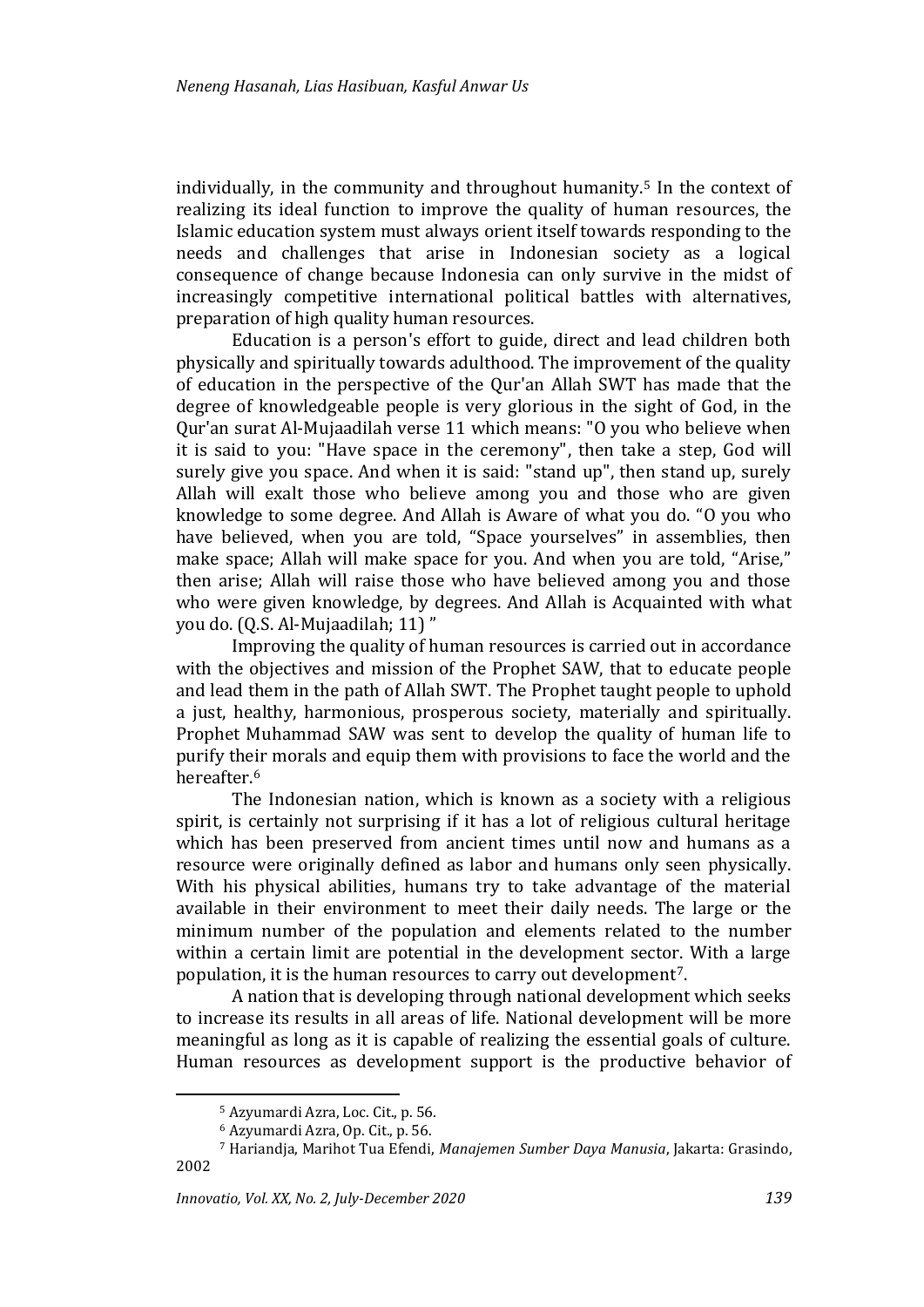humans in the form of concrete actions, attitudes and knowledge that are conducive to change in traditions, attitudes and thoughts in facing the future and changes in the sense of renewal.

Therefore, in carrying out the development of a region or country, it is necessary to know the condition of the human resources in that area and how it will be implemented. Human Resource as one of the existing resources in the organization plays an important role in the success of achieving organizational goals. Human Resource uses other resources owned by the organization in order to achieve goals. Even high-tech machines will be meaningless if the human resources running them are not qualified to do them, so will information resources. No matter how good and complete the information received by the organization, will not mean anything, if the quality of existing human resources is not able to translate it into information that is useful for the development and progress of the organization. So, this article aims to explain the concepts of Human Resource and identify the value of Human Resource and efforts to develop these Human Resource then this article also explains how the supply and demand for educated personnel characteristics. This article is based on library research whose main source is literature on human resources, human resource development strategies and development and reform. The data in this article are compiled from books and journals related to the subject matter of the discussion and the things discussed in the article.

# **II. The Concept of Human Resources and Development Efforts**

Conceptually, Human Resource is an effort to produce goods or services that can be done by humans in the production process. The meaning of Human Resources is looking for people who are able to work to provide services, business or jobs or economic value. The concept consists of<sup>8</sup> the quality of human resources (non-physical) and the quantity of human resources (physical) which is usually measured by age. The aspect of quantity concerns the number (labor), whose contribution is less important in development, it can even become a burden for Human Resource development if the quality is low. The quality aspect concerns the quality of human resources, both physical and non-physical abilities (intelligence and mental and spiritual), therefore, for the sake of accelerated development, improving the quality of human resources is the main prerequisite.

There are three concepts about Human Resource *as a human* being who works within an organization (called employees / employees / labor / personnel); Human Resource *as human potential* as an organizational driving force in realizing its existence; Human Resource are potential which are assets / assets that function as non-material / non-financial capital within the

<sup>8</sup> Busro, Muhamamad, *Teori-Teori Manajemen Sumber Daya Manusia*, Prenada Media, 2018.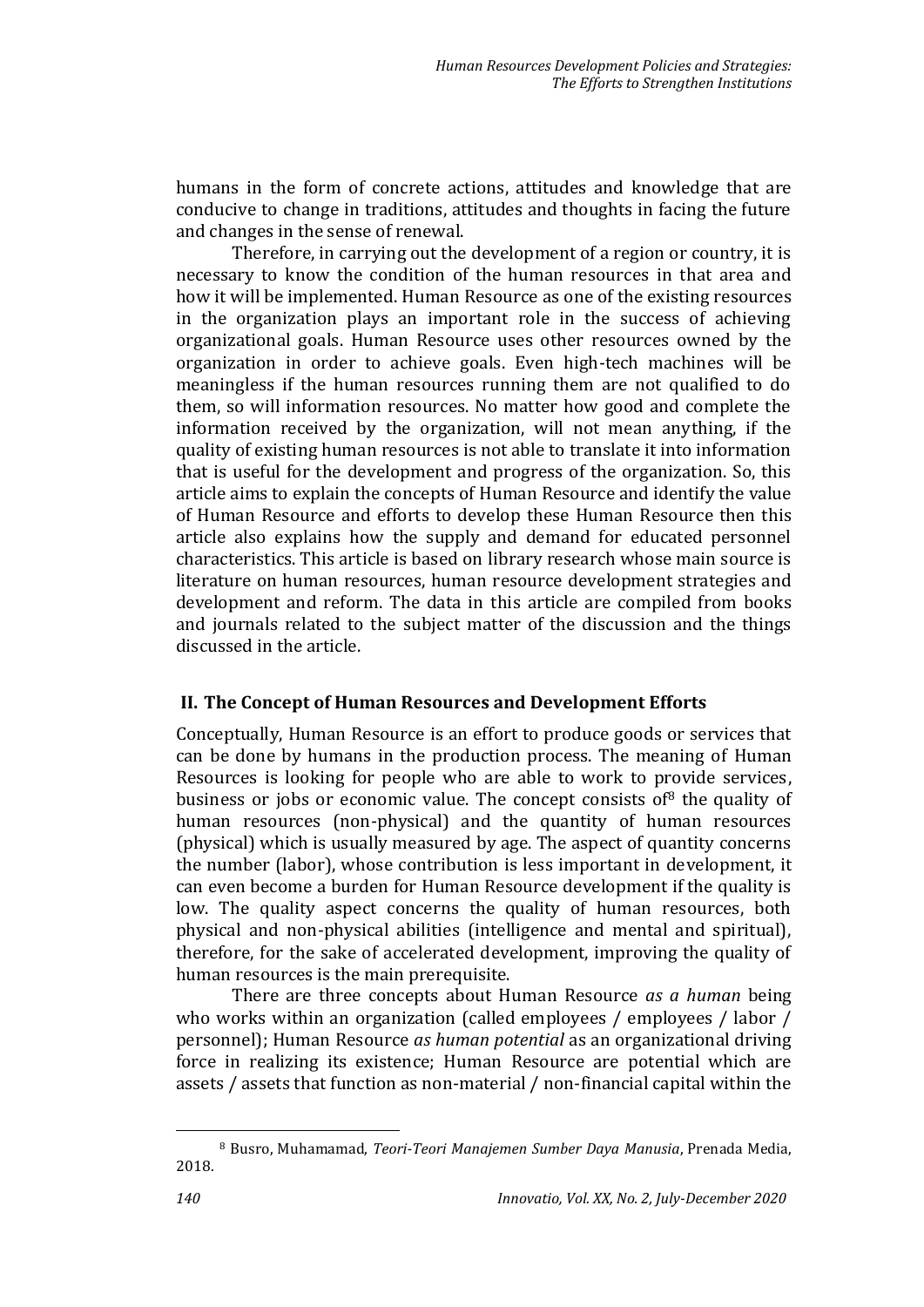organization (either business, social, or political organizations) which can be transformed into real / concrete potential physically.

HR is an important factor that cannot even be separated from an organization, either in an institution or a company. *The micro definition of Human Resource* is an individual who works and is a member of a company or institution, also commonly referred to as employees, laborers, workers, labor and so on. Seeing the definition of *human resources in macro terms* is a population in a country who has entered the age of the workforce, whether those who have not worked or who have also found work.

According to Sonny Sumarsono, Human Resource has several definitions, namely a work effort that is beneficial for the productionsustainability. The second meaning is the human group consisting of humans who have the ability to provide services<sup>9</sup>. In addition, M.T.E Hariandja explained that Human Resource is an important factor in a company apart from the capital factor. This Human Resource factor is considered very important because it requires good management in order to improve the quality of an organization or a company. In addition, Mathis and Jackson said that Human Resource is a design of various formal systems within companies and organizations that have a function to ensure that the use of human talents and interests can be used to achieve the goals of the organization or company effectively and efficiently. Then, Human Resource according to Hasibuan is a human being who has integrated abilities characterized by a good mindset and physical power. The behavior and character of human resources comes from their environment, while achievement and work motivation come from their own desires. Ermaya defines Human Resource as a major factor that is important in every development process of countries, companies, and organizations. In this development, human resources have a big and beneficial influence so that it must be regulated and maintained. There are two roles that Human Resource has, namely as an object and also as a subject of the development process.

Human resources have several functions, including as a workforce, which is the entire population who is ready to work (productive). Then Human Resource also functions according to their fields and abilities, one of which is as an expert for a company and even a country. Human Resource does not only function as a workforce and experts, but Human Resource has a greater capacity with skills and also qualified experience that can function as a leader for a group, company and organization. In addition, Human Resource also functions as an entrepreneur, namely those who are able to carry out work related to independence in order to create a new product that is beneficial to many people or their environment and even the world. Human Resource also has a main function in the discovery and development of science so that it can be used for the advancement of itself, the environment,

<sup>9</sup> Mangkunegara, Anwar Prabu, *Manajemen Sumber Daya Manusia,* Bandung: PT. Remaja Rosdakarya, 2009.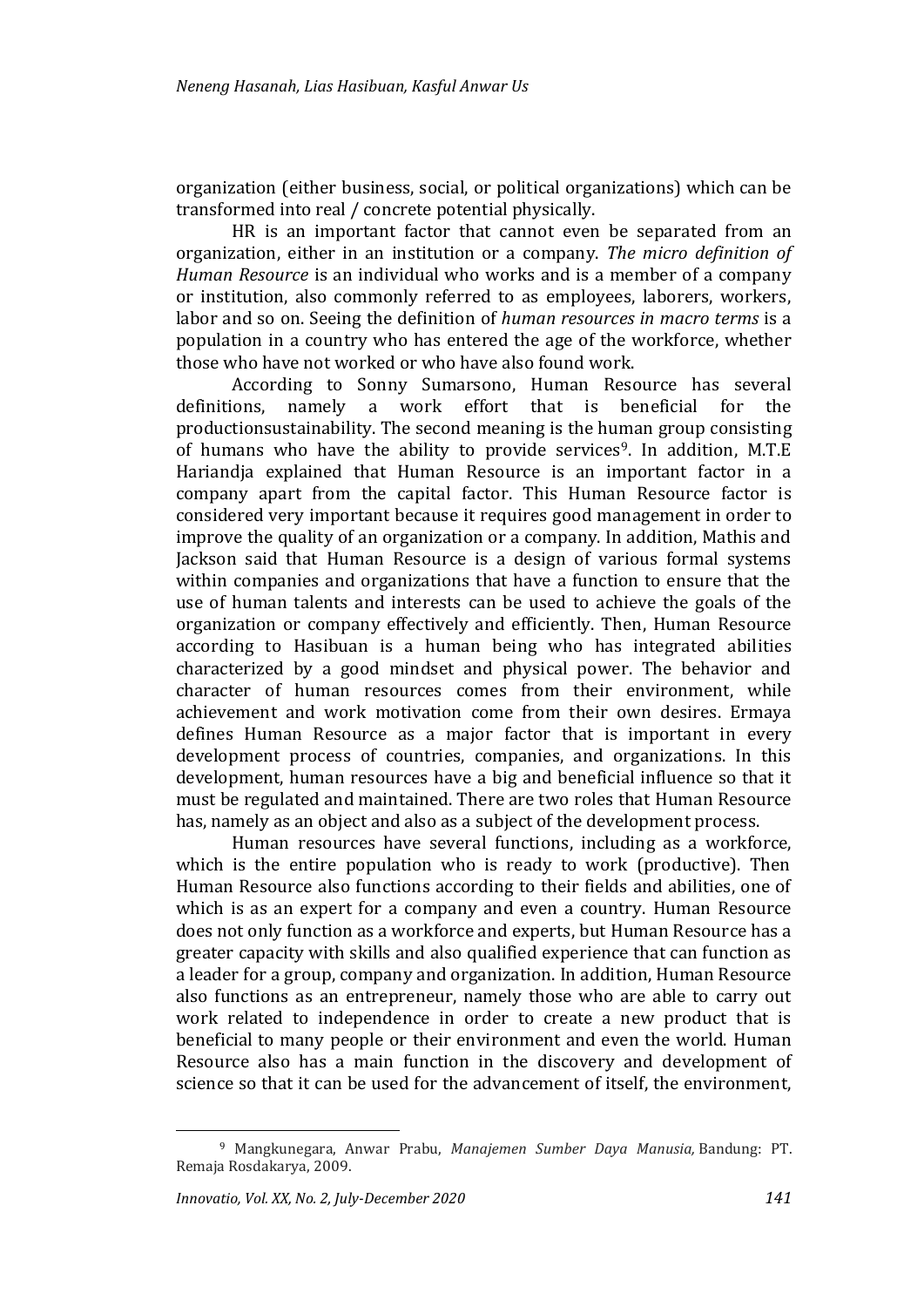and other people including companies or organizations, in this case Human Resource functions as a science and technology developer.

HR is very diverse, when it is viewed from the age standard of human resources; those who have productive age. So, in this case the example of Human Resource can be<sup>10</sup> employees, students who have certain skills and abilities, job seekers who have expertise in certain fields, company leaders, experts and technicians, and so on.

HR development strategies need to be carried out in the current era of globalization. Human Resource development is carried out to form qualified personalities with skills, work abilities, and job loyalty to a company or organization. Human Resource development strategies are not only through education and skills development<sup>11</sup>. Strategies that can be studied by companies in developing and finding the human resources needed and in accordance with the company's future targets are training, education, coaching, recruitment, system changes, opportunities and rewards.

Every employee needs education to solve various problems at their job easily because education teaches the steps and methods used to overcome these problems. Then the coaching strategy can be carried out by regulating and fostering people as a sub-system of the organization through planning and assessment programs, such as manpower planning, performance appraisal, job analytic, job classification, and others. Meanwhile, the recruitment strategy aims to obtain human resources according to the classification of company needs as an organizational tool in renewal and development. This strategy can be used by companies in assessing prospective employees to become part of a company.

The system change strategy is carried out to adjust the organization's systems and procedures in response to anticipating threats and opportunities from external factors. In addition, the system also supports the company's activities or operations. Providing opportunities for employees is also one strategy in channeling employee ideas and ideas. So that employees will contribute more in developing the company, and be able to make employees feel more valued and can make them more developed. Apart from that, giving awards to outstanding employees is also one of the Human Resource development strategies. That way, other employees will be motivated to be better, and have a big impact on the company development 12.

<sup>10</sup> Daya, Sumber, *Manajemen Sumber Daya Manusia*, 1996.

<sup>11</sup> Wijaya, Etistika Yuni, et al, Transformasi pendidikan abad 21 sebagai tuntutan pengembangan sumber daya manusia di era global, *Prosiding Seminar Nasional Pendidikan Matematika*, Vol. 1, No. 26, 2016.

<sup>12</sup> Wijaya, Etistika Yuni, et al, Transformasi Pendidikan Abad 21 Sebagai Tuntutan Pengembangan Sumber Daya Manusia di Era Global, *Prosiding Seminar Nasional Pendidikan Matematika*, Vol. 1, No. 26, 2016.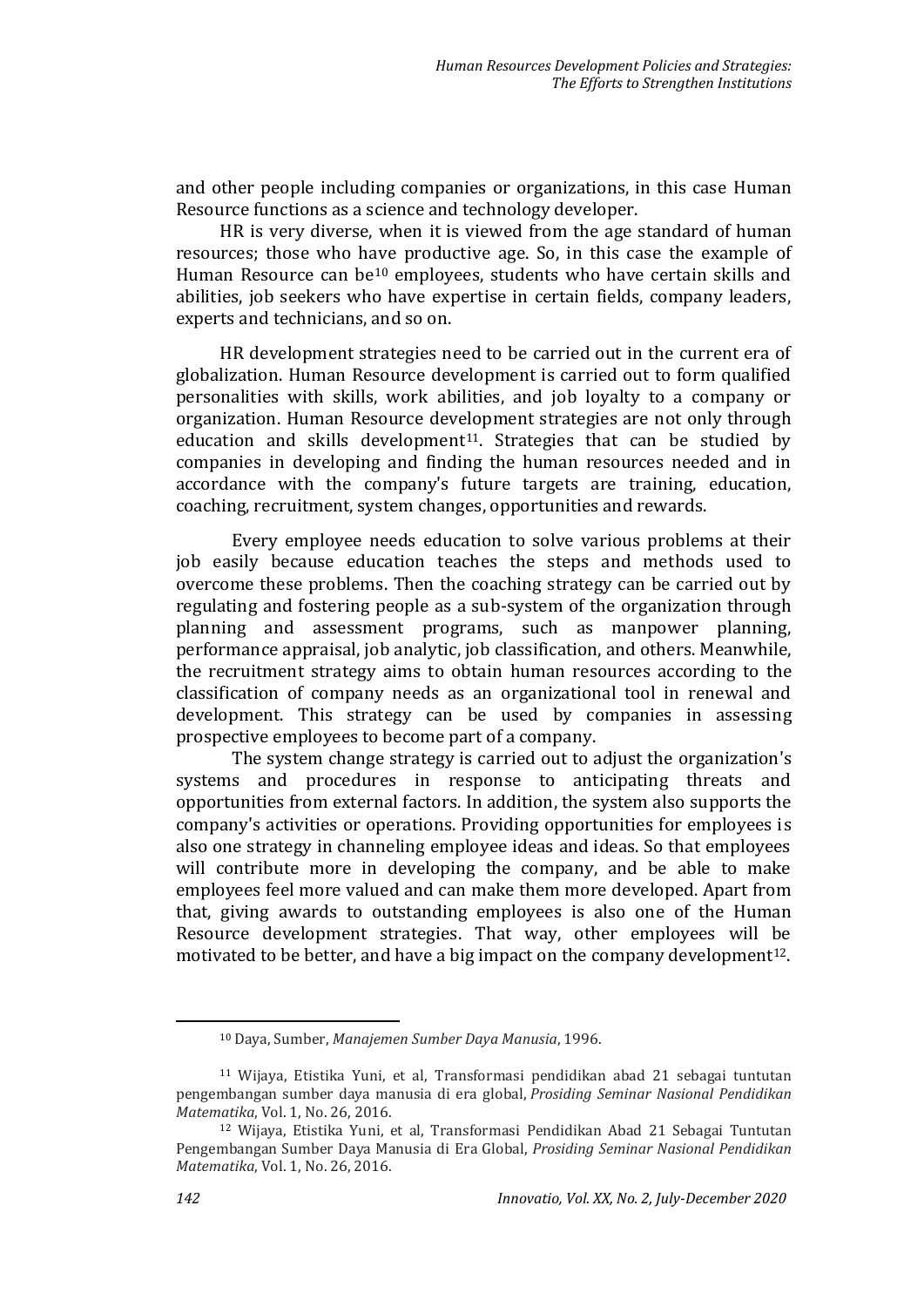The strategies described above can be carried out in developing human resources in a company or organization. Human resource development aims to create quality human resources and prepare society and the nation to face competitive social transformation. In addition, education and training are also effective media for creating the quality of human resources. Empirically, human resources who have gone through the process of education and training have not significantly improved their quality, therefore in developing human resources there is still a need for integrated quality control efforts from those who have authority, in the institution where Human Resource is assigned. In addition, education and training as a vehicle for human resource development requires an integrated training program in order to achieve its effectiveness.

Human resource development in education should not only be limited to increase the ability to prepare society for change, but further in the future is the ability to prepare innovators for change. Human resources who have this capability are strategic assets in realizing the role of education as agents of innovation and agent of changes, and can produce people who have competitive power who do not leave indigeneous values, so that they can show moral-ethical identity and identity institutions in the global arena13. Education must also be able to create a generation who has big souls and minds to build their country. On the other hand, what also needs to be realized is that education is not the sole responsibility of the government / state. Education as a way of progress in this country must be a shared commitment and awareness.

The Human Resource development program planning has several objectives. They are 1) Determining the quality of employees; 2) Ensuring the availability of employees at present and in the future. 3) Minimizing the occurrence of errors in the implementation of work tasks; 4) Facilitate the coordination process to improve employee performance optimally; 5) Avoiding the occurrence of excess or shortage of employees; 6) Being a reference in the implementation of work tasks related to manpower;<sup>14</sup> 7) Become a guideline in determining employee recruitment, selection and discipline programs; 8) Become a basis for implementing employee appraisals.

#### **III. The Identification of the Value of Institutional Human Resources**

The cultural values that exist in the company are one indicator of whether the company is in a healthy state or not. For a company, the existence of values in the company is very important. However, in the process of carrying

<sup>13</sup> Wijaya, Etistika Yuni, et al, Transformasi Pendidikan Abad 21 Sebagai Tuntutan Pengembangan Sumber Daya Manusia di Era Global, Prosiding Seminar Nasional Pendidikan Matematika, Vol. 1, No. 26, 2016.

<sup>14</sup> Susan, Eri, Manajemen Sumber Daya Manusia, Adaara: Jurnal Manajemen Pendidikan Islam, Vol. 9, No. 2, 2019, p. 952-962.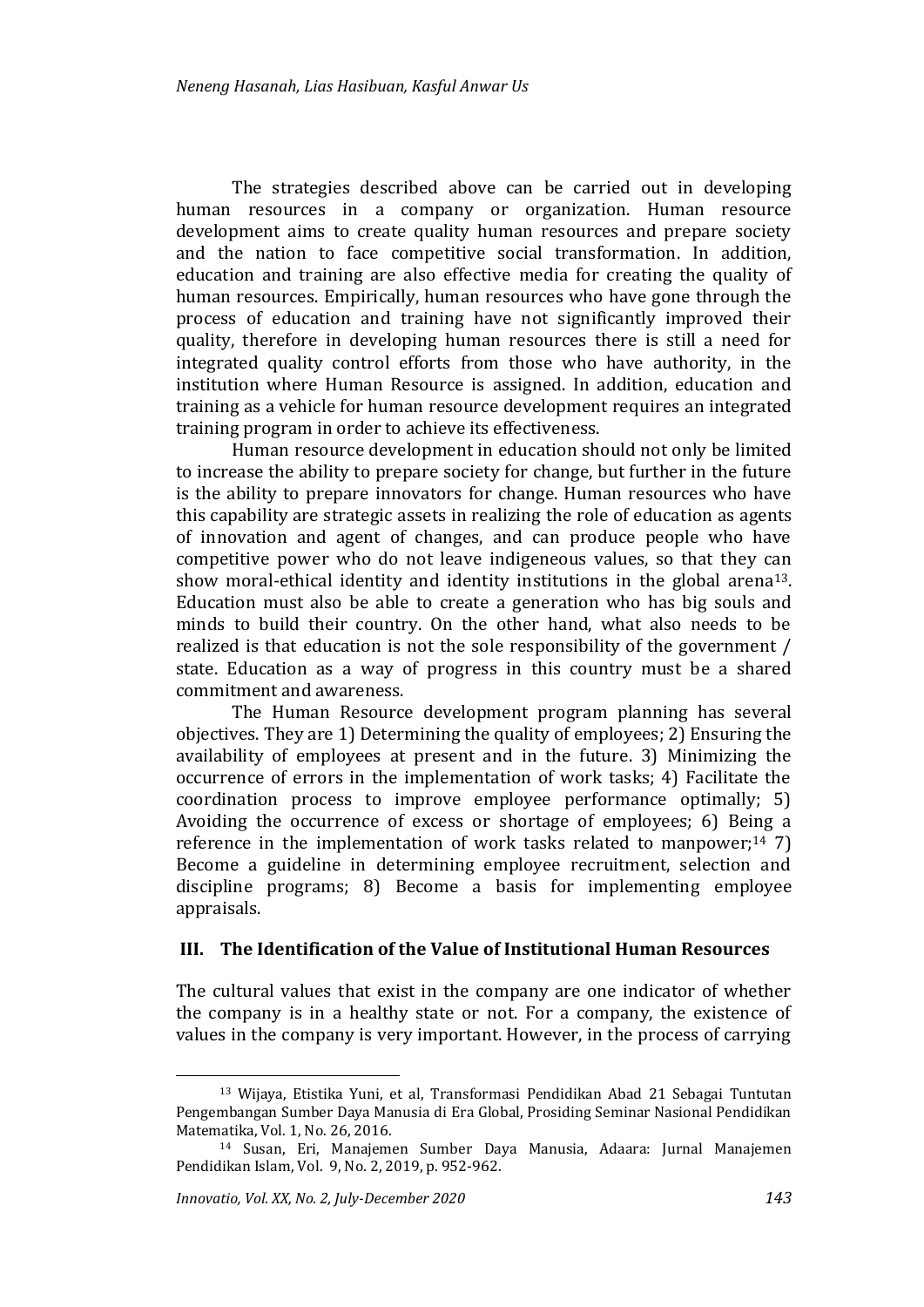out and instilling the company's values to all employees in the company is not easy. A value must be a habit, behavior, and even a company culture in achieving company goals. Company values are a collection of values that form the basis and foundation of the company in shaping systems, processes, policies, and strategies in running the company. In addition, company value can be a stepping stone in achieving short, medium and long term goals. In addition, company value is used as a tool or goal for employees or a common goal, and is a belief instilled in a company structure that can penetrate the boundaries of objects, people and situations15.

The importance of values within the company for managing HR, is creating a culture within the company. Creating a good and quality corporate culture requires a strong foundation in the company in implementing values, vision and mission, organizational systems and work behavior, as well as an effective leadership style. However, there are still many companies that are just starting to formulate company values and find it difficult to socialize them to all employees. There are also companies whose employees know the values and behaviors expected by the company, but there is no motivation from the employees to carry them out. Whereas a strong corporate culture will allow company values to live and dominate the individual values of each employee. The stronger the company's values in influencing employees, the stronger the corporate culture will be in building a stronger cultural foundation. That way, will create strong morale, ethics and integrity towards the company. Considering the importance of company values, a corporate culture internalization program is needed as a means for employees to be able to buy in to company values. Not only cognitive (knowledge), but also affective (emotionally), so that all employees can show their behavior.

Then the importance of values in the company is to facilitate the management of Human Resource in the company. The important thing that needs to be done is to internalize the corporate cultural values. So that it will have a positive impact on the company. One example is Pizza Hut. The service standardization at Pizza Hut is carried out by the waiters very similar and this is a culture in each of its outlets<sup>16</sup>. Previously, of course, the waiters were given training and formed in such a way that they could have uniform behavior in providing services. This is a form of cultural values in the company. The importance of internalized values within the company to all employees will have a positive impact both on employees and for the company. The values of the corporate culture are the identity of the company and are the personality of the company that must be applied by all employees.

<sup>15</sup> Hartanto, Frans Mardi, Paradigma baru manajemen Indonesia: menciptakan nilai dengan bertumpu pada kebajikan dan potensi insani, PT Mizan Publika, 2009.

<sup>16</sup> Mulyana, Mumuh, Manajemen Sumber Daya Manusia (SDM) Ritel dalam Meningkatkan Kinerja Perusahaan, Jurnal Ilmiah Ranggagading, Vol. 10. No. 2, 2010, p. 164- 170.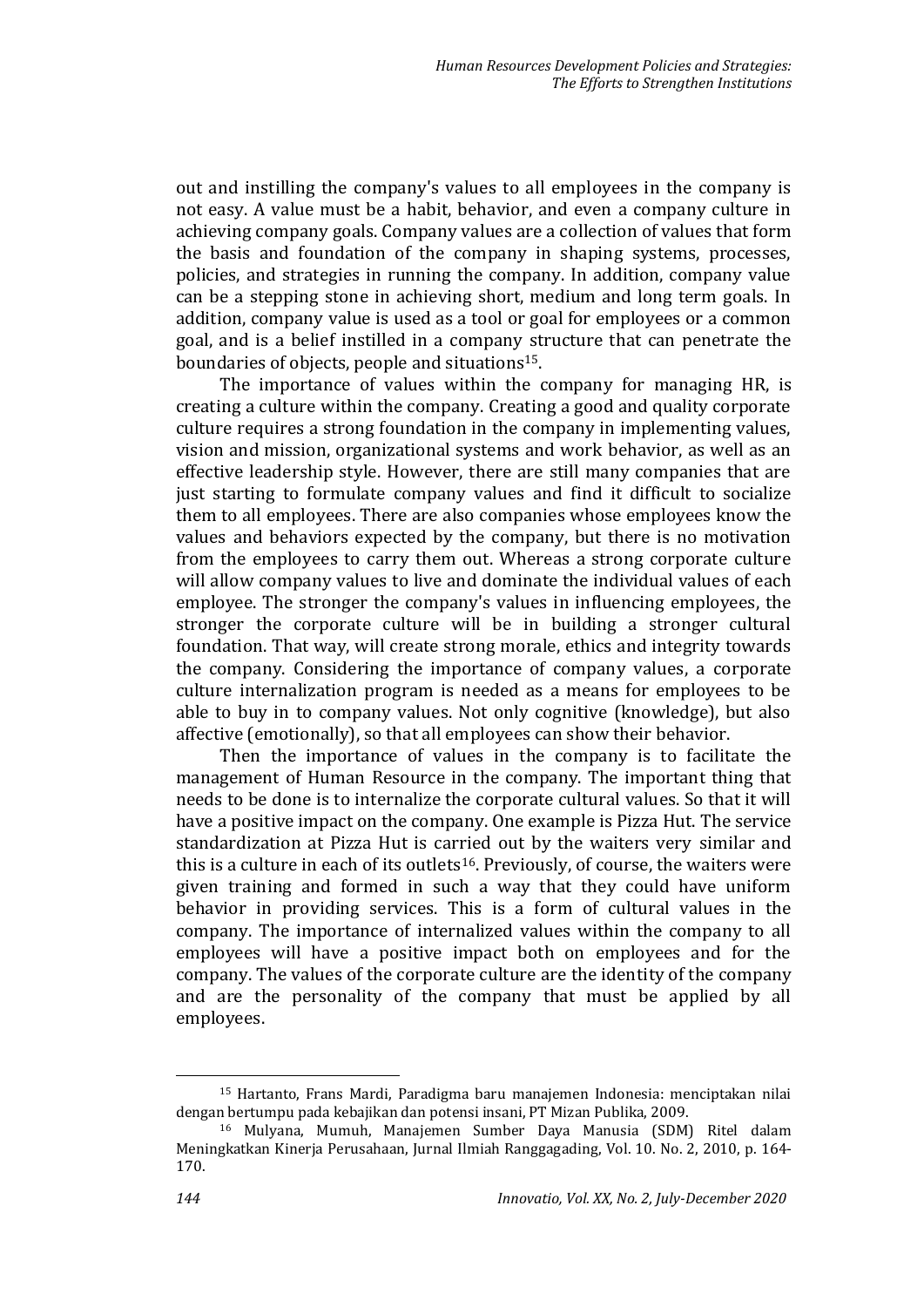The values in the company in managing Human Resource can be done by: 1) Explaining the values in the company, in this case the company must first define the cultural values that can provide the power of life for the company consistently and can be carried out by all employees. For example, before developing employee leadership, it will be ensure that the employee understands the corporate cultural values well. With a clear corporate culture, one can understand the rules of the game that must be followed. Both the rules in doing their job duties, and in interacting with fellow members in the company;<sup>17</sup> 2) Cultural internalization of the company's values is necessary so that the values within the company can be applied effectively. Cultural internalization is a process to instill and develop a value or culture to become part of the person concerned, in this case the employee. The cultivation and growth of this value can be done in various ways. For example, through education and teaching methods, briefings, indoctrination, brain-washing, and so on.

In terms of cost (cost based) the concepts used in the measurement method of Human Resource accounting include: 1) Seeking Human Resource investment through the capitalization process; 2) Recording the part of the capitalization that has been consumed using the specified amortization method; 3) Recording and acknowledging losses if the expertise of Human Resource knowledge cannot keep up with technological developments or admit losses due to high turnover; 4) Report and discuss with interested parties regarding changes and conditions for Human Resource accounting investments.

Meanwhile, in terms of value (value based) has several methods: 1) The compensation measurement method (compensation model), namely the compensation model based on the economic concept of human capital, namely that human resources are a source of income streams and their value18; 2) Stochastic rewards model, this model is about the value of a probability process according to the economic theory of the value of something if it has the ability to provide benefits. Measuring value for the organization involves the following activities: 1) Estimating the length of time or years of service of employees for the company; 2) Identifying positions that can be held by the employee concerned; 3) Measuring the value given by the company if an employee holds the position for a certain time.

<sup>17</sup> Sutrisno, H. Edy. *Budaya organisasi*. Prenada Media, 2019.

<sup>18</sup> Komariah, Aan, Authentic Leadership Kepala Sekolah dalam Menanamkan Sistem Nilai, Jurnal Ilmu Pendidikan Universitas Negeri Malang, Vol. 18. No. 2, 2012, p. 107-194.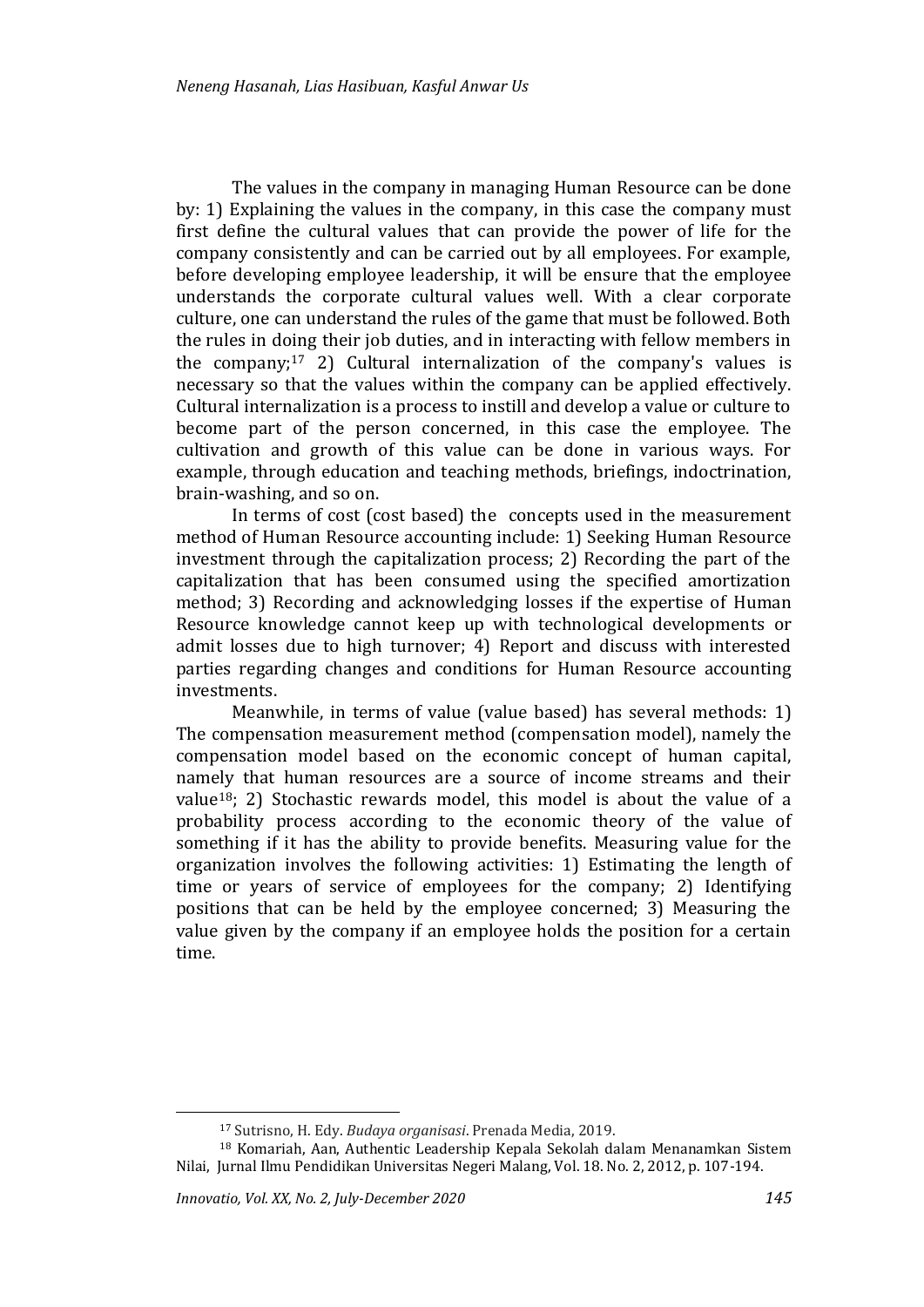## **IV. The Supply-Demand of Educators**

Labor supply is the amount of labor that can be provided by the owner of the workforce at any possible wage within a certain period of time, in classical theory Human Resource (workers) are individuals who are free to make decisions to work or not, even workers are also free to determine the number of hours worked that they want**19**. This theory is based on the theory of consumers, where each individual aim to maximize satisfaction with the constraints it faces.

Individual satisfaction can be obtained through consumption or enjoying leisure time (leissure). While the obstacles faced by individuals are the level of income and time. Working as a leissure controversy causes suffering, so that people only want to do it if they get compensation in the form of income, so the solution to this individual problem is the number of hours of work that are wanted to be offered at the desired wage level and price.

The demand in an economic context is defined as the maximum amount of a good or service that a buyer wants to buy at any possible price in a certain period of time, in relation to labor, the demand for labor is the relationship between the level of wages and the number of workers an employer wants to employ. . So that the demand for labor can be defined as the number of workers employed by an entrepreneur at each possible wage level within a certain period of time.

The following are some of the characteristics of educated personnel: 1) Social function and significance; 2) Skills / expertise; 4) Acquiring skills; 4) The body of knowledge means a profession based on a clear, systematic, and explicit scientific discipline (a systematic body of knowledge) and not just a common sense. 5) The period of education. This characteristic is an effort to learn and master the body of knowledge and skills or expertise; 6) Application and socialization of professional values; 7) The ethics codes. 8) Freedom to give judgments; 9) Professional responsibility and autonomy. 10) Recognition and rewards.<sup>20</sup>

Another opinion suggests that a profession has the following characteristics: first, special education or expertise (Specialized Education). A person who is called a professional, carries out his duties based on the principles of knowledge in a particular field which he/she gets starts a formal, intensive, and usually relatively long educational process<sup>21</sup>. Second is skill (skill). A scientist who studies various sciences in a particular field, and has also complemented other relevant sciences as a support or complement

<sup>19</sup> Nihayah, Dyah Maya, and K. Kusumantoro, Penentu Upah Regional: Tenaga Kerja Terdidik (Skilled Labor) dan Tidak Terdidik (Unskilled Labor) di Indonesia, JEJAK: Jurnal Ekonomi dan Kebijakan, Vol. 3. No. 1, 2010.

<sup>20</sup> Winoto, Agus, and Sri Rahayu Budiani, Kajian Karakteristik dan Faktor Pemilihan Lokasi Pedagang Kaki Lima di Kota Yogyakarta, Jurnal Bumi Indonesia, Vol. 6, No. 1, 2017

<sup>21</sup> Agustiar Syah Nur, 1995, p. 3.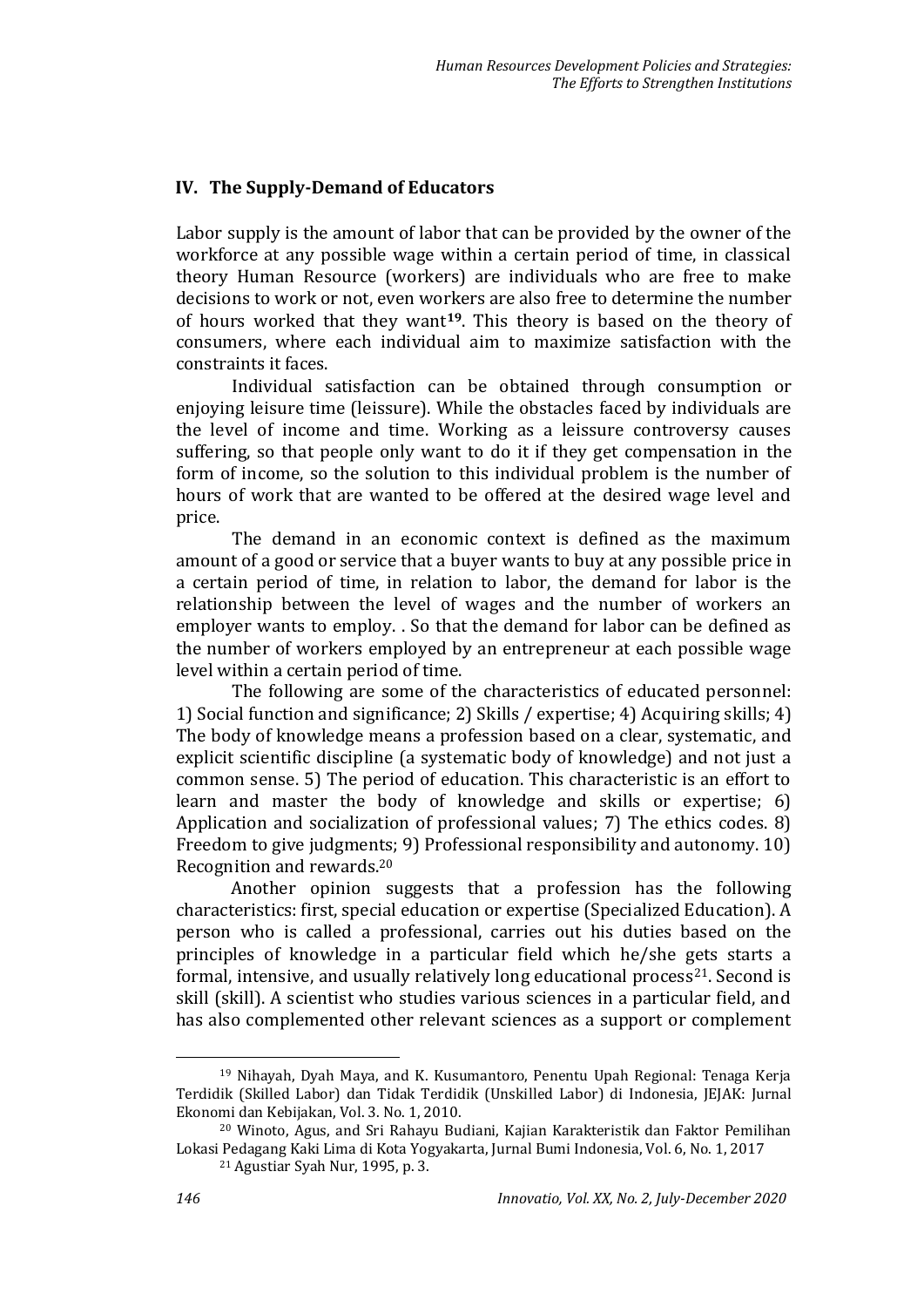to his / her field of expertise. A professional is also required to have skills that support or as a tangible manifestation of his / her field of expertise.

The third is legality. A professional performs his work after going through certain mechanisms or procedures. A doctor, for example, even though he has completed his medical education at a university, and has been appointed as a doctor, is not justified in practicing by the government before he works in the hospital for a certain period of time. The fourth, The Standard of Performance; to know and to be able to say that a professional has done his job well, there must be measured by a set of objective measuring criteria, this means that a professional who has a certain diploma receives adequate practicum training with a formal certificate, and have also been legally permitted to carry out their activities. Then its work must be periodically and systematically evaluated using the specified criteria. Thus, the legality of a professional can be reviewed if his work does not support his professionalism.

The fifth, facilities and equipment. In this era of rapid advances in science and technology, a professional must be able to use all kinds of proper facilities and equipment in order to achieve a higher level of quality of work. The "low profile" attitude which assumes that an activity is carried out with simple and makeshift facilities and equipment, and which seems economical or efficient, may no longer be maintained. A professional equips himself and his institution with various facilities and adequate equipment with all the consequences.

The sixth, discipline. Discipline means obeying existing norms, whether religious norms, norms set by the state, organization, customs, family or set by oneself<sup>22</sup>. Go ahead, Responsibility. Responsibility is an integral part of the function of a leader, no matter how small and what type of organization he leads. A professional leader will be able to be distinguished from the less professional by paying attention to the level of responsibility he has.

The eighth is research. The desire to always examine the truth of existing tthings and the desire to look for new ones are characteristics of a professional person. This requires a professional qualified person to always develop their knowledge and skills by carrying out various scientific studies, such as conducting research and seminars. Thus, professionalism or expertness will always be maintained and more accountable. The ninth, professional organizations. A person with professional quality is his incorporation in a professional organization. This is an effort to always be in a new status (up to date) in the area of expertise, because he/she will always be able to exchange ideas and communicate with other professionals in the same or relevant areas of expertise<sup>23</sup>. The tenth, the main source of income. A professional relies on his area of expertise as his main source of income.

<sup>22</sup> Agustiar Syah Nur, 1995, p 3.

<sup>23</sup> Agustiar Syah Nur, 1995, p. 3.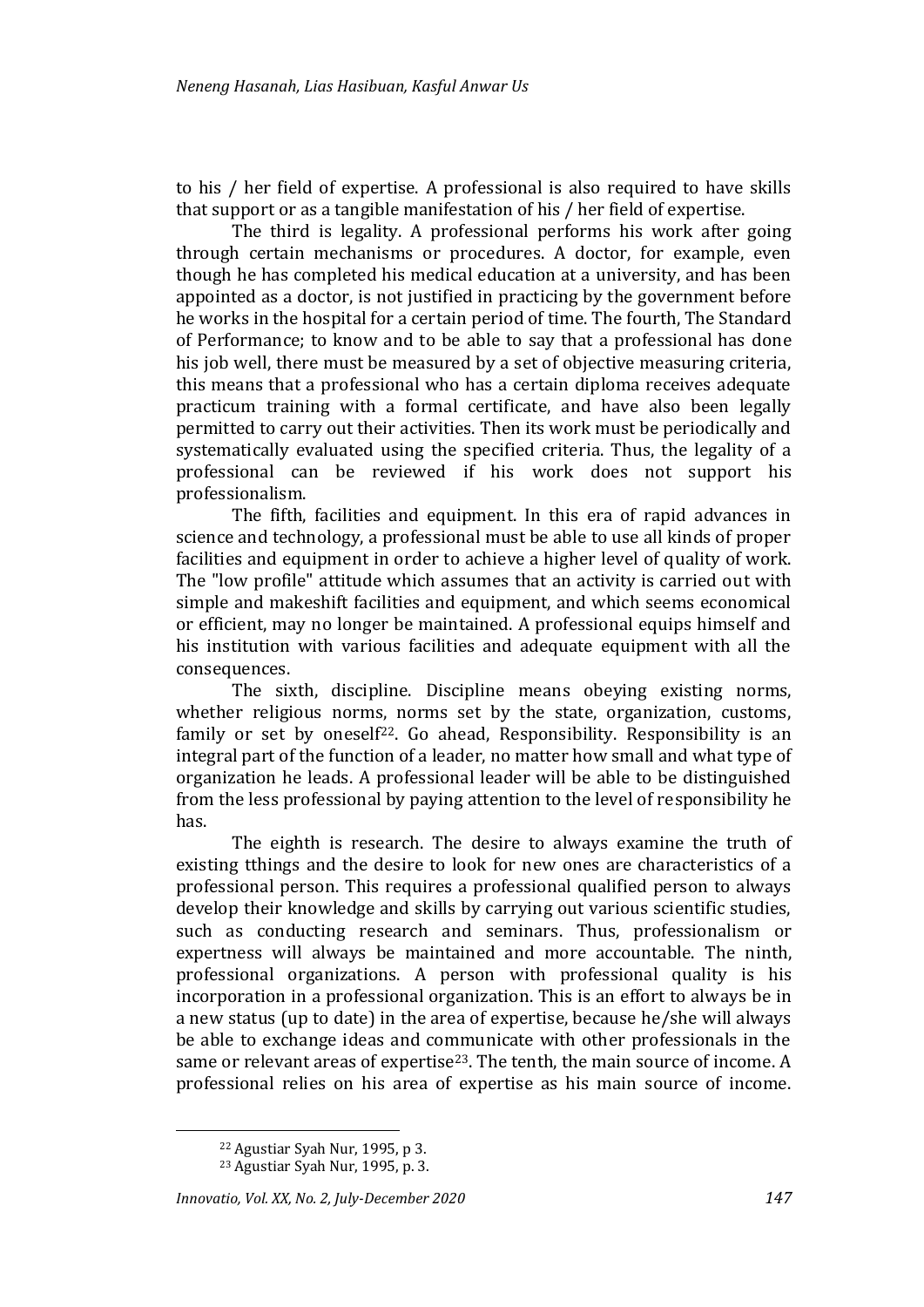Therefore it is very natural that a person of professional quality is paid and demands a relatively high payment.

## **V. Closing**

The Human Resource development strategy is a plan on how the quality of human resources can develop in a better direction and increase their work ability and have good loyalty to the company. Human resource development is needed for the continuity of a company so that it can develop more dynamically, because Human Resource is the most important element in a company.

Every agency that can achieve its success is one that understands the importance of Human Resource development strategy, and knows what efforts should be taken. The relationship between an employee and a company leader is not only related to a work relationship, but humanely, the two also interact with each other. Therefore, Human Resource development can be used as a form of appreciation by a company leader for employees in a humane aspect. One aspect that can support the Human Resource development process is the education aspect.

# **Bibliography**

Agustiar Syah Nur, 1995.

- Busro, Muhamamad, *Teori-Teori Manajemen Sumber Daya Manusia*, Prenada Media, 2018.
- Daya, Sumber, *Manajemen Sumber Daya Manusia*, 1996.
- Hariandja, Marihot Tua Efendi, *Manajemen Sumber Daya Manusia*, Grasindo, 2002.
- Hartanto, Frans Mardi, *Paradigma Baru Manajemen Indonesia: Menciptakan Nilai dengan Bertumpu pada Kebajikan dan Potensi Insani*, PT Mizan Publika, 2009.
- Komariah, Aan, Authentic Leadership Kepala Sekolah dalam Menanamkan Sistem Nilai, *Jurnal Ilmu Pendidikan Universitas Negeri Malang,* Vol. 18, No. 2, 2012.
- Mangkunegara, Anwar Prabu, and Anwar Prabu, *Manajemen Sumber Daya Manusia,* Bandung: PT. Remaja Rosdakarya, 2009.
- Mulyana, Mumuh, Manajemen Sumber Daya Manusia (SDM) Ritel dalam Meningkatkan Kinerja Perusahaan, *Jurnal Ilmiah Ranggagading,*  Vol. 10, No. 2, 2010.
- Nihayah, Dyah Maya, and K. Kusumantoro, Penentu Upah Regional: Tenaga Kerja Terdidik (Skilled Labor) dan Tidak Terdidik (Unskilled Labor) Di Indonesia, *JEJAK: Jurnal Ekonomi dan Kebijakan*, Vol. 3, No. 1, 2010.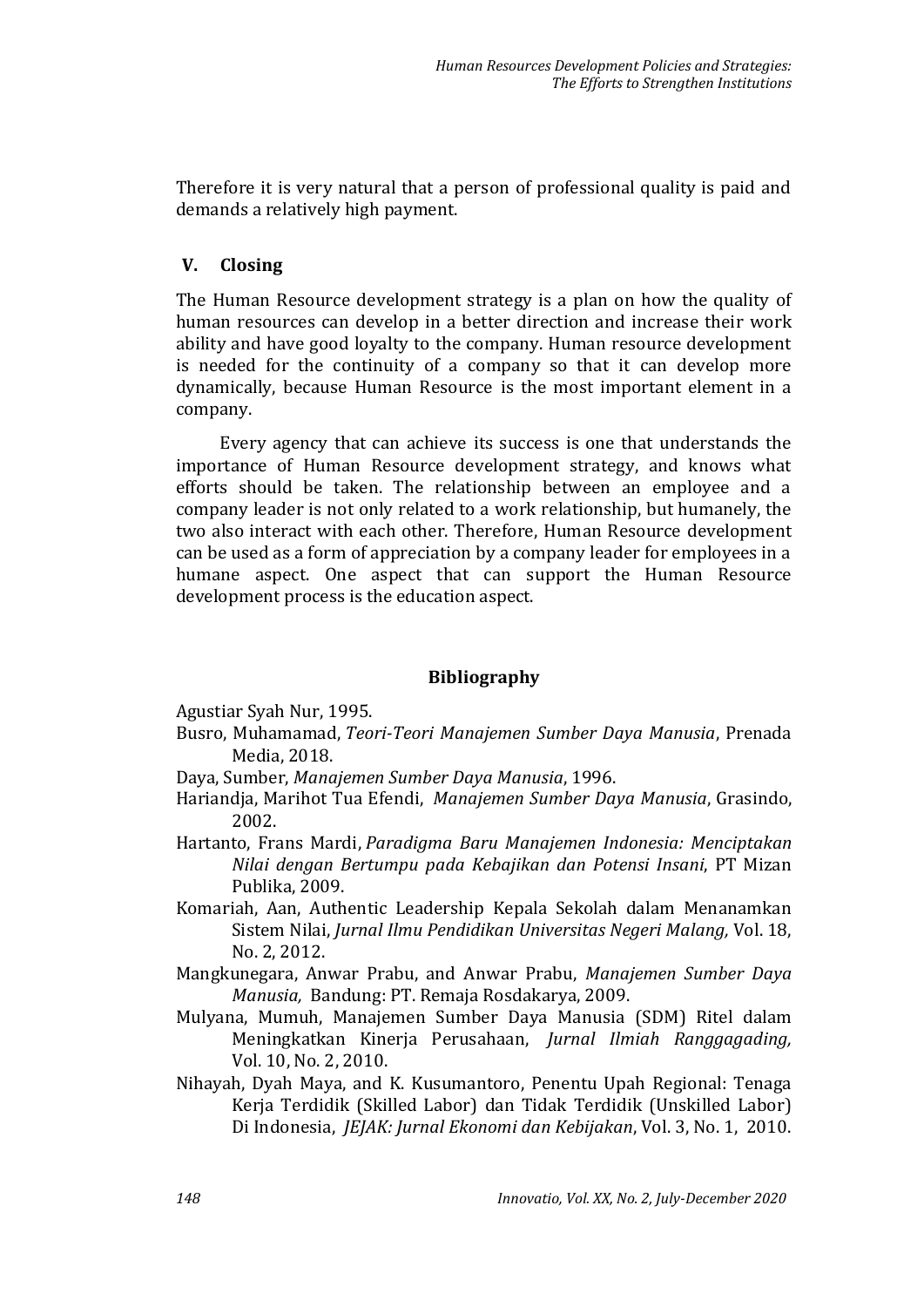Susan, Eri, Manajemen Sumber Daya Manusia, *Adaara: Jurnal Manajemen Pendidikan Islam*, Vol. 9, No. 2, 2019.

Sutrisno, H. Edy, *Budaya Organisasi*, Prenada Media, 2019.

- Wijaya, Etistika Yuni, et al, Transformasi Pendidikan Abad 21 Sebagai Tuntutan Pengembangan Sumber Daya Manusia di Era Global, *Prosiding Seminar Nasional Pendidikan Matematika*, Vol. 1, No. 26, 2016.
- Winoto, Agus, and Sri Rahayu Budiani, Kajian Karakteristik dan Faktor Pemilihan Lokasi Pedagang Kaki Lima di Kota Yogyakarta, *Jurnal Bumi Indonesia*, Vol. 6, No. 1, 2017.